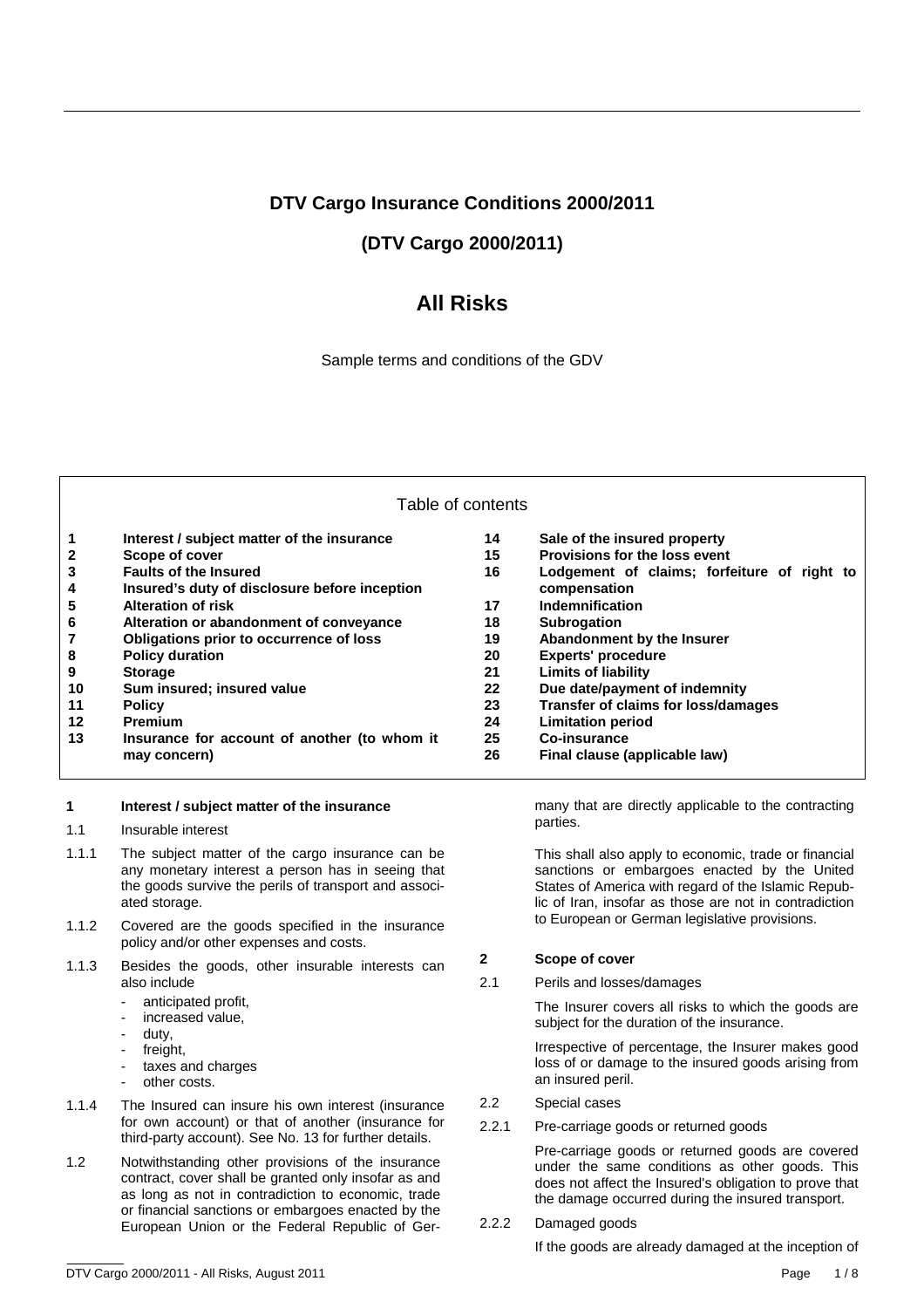the policy, the Insurer makes good the loss or damage only if the existing damage did not have any influence on the damage that occurred during the insured period.

- 2.3 Insured expenses and costs
- 2.3.1 The Insurer also indemnifies:
- 2.3.1.1 General Average contributions (G.A.) based on an adjustment drawn up in accordance with the law, the York-Antwerp Rules, the Rhine Rules (IVR), or any other internationally recognised G.A. rules, provided that the measure was intended to avert an insured loss/damage. If the contributory value exceeds the insured value and the latter equals the sum insured. the Insurer indemnifies to the limit of the sum insured. Provisions relating to under insurance as well as the conditions under No. 2.3.3 are unaffected by the above.

 Within the scope of these provisions, the Insurer undertakes to reject claims made against the Insured for compensation and expenses arising from the Both to Blame Collision Clause;

- 2.3.1.2 expenses for averting, minimising and ascertaining the scale or extent of damage, such as
- 2.3.1.2.1 expenses reasonably incurred in averting or minimising an insured loss when that loss/damage has occurred (loss event) or is directly threatening;
- 2.3.1.2.2 expenses incurred by the Insured on the instruction of the Insurer when an insured loss/damage has occurred;
- 2.3.1.2.3 costs properly and reasonably incurred in assessing or determining the insured loss/damage, as well as costs incurred by a third party appointed to perform this task on instruction of the Insurer;
- 2.3.1.3 costs properly and reasonably incurred in transhipping, temporarily storing and forwarding the goods after an insured event or an insured accident involving the means of transport has occurred, insofar as they were incurred on instruction of the Insurer and are not already covered under No. 2.3.1.2.
- 2.3.2 The Insurer bears the expenses and costs as per Nos. 2.3.1.2.1 and 2.3.1.2.2 even if the measures undertaken were unsuccessful.
- 2.3.3 Expenses and costs as per Nos. 2.3.1.1 and 2.3.1.2 are reimbursed even if, together with other payments, they exceed the sum insured.
- 2.3.4 The Insured may request the Insurer to assume contributions to general average via guarantee, advance him such contributions, as well as advance the amount required to avert, minimise or ascertain the size of a loss.
- 2.4 Perils not covered
- 2.4.1 Cover is not provided for the following perils:
- 2.4.1.1 war, civil war or similar hostilities as well as perils which - whether war be declared or not - arise out of the hostile use of weapons of war and from the existence of derelict weapons of war as a result of one of these perils;
- 2.4.1.2 strikes, lock-outs, industrial unrest, acts of violence by terrorist or political groups - regardless of the number of people involved - riots and other civil commotions;
- 2.4.1.3 confiscation, deprivation of possession or other acts of authorities;
- 2.4.1.4 the use of chemical, biological, biochemical substances or electromagnetic waves as weapons which constitute a public danger, irrespective of other contributory causes;
- 2.4.1.5 nuclear energy or other ionising radiation;
- 2.4.1.6 insolvency or financial default of the shipowner, charterer or operator, or in respect of any other financial dispute involving the above parties, unless:
	- the Insured can prove that he exercised the diligence of a prudent businessman in choosing the above parties or the responsible forwarding agent;
	- the Insured or Assured is the buyer and, under the terms of the sales contract, had no control over the choice of persons involved in the transport of the goods.
- 2.4.2 The risks covered under Nos. 2.4.1.1 2.4.1.3 and 2.4.1.5 can be insured additionally within the scope of the respective DTV clauses.
- 2.5 Exclusions
- 2.5.1 The Insurer is not liable for losses/damages arising from
- 2.5.1.1 a delay in the transport;
- 2.5.1.2 inherent vice or the nature of the goods;
- 2.5.1.3 customary differences or losses in number, weight or measure of the goods. If a deductible has been agreed, however, such differences or losses are regarded as covered;
- 2.5.1.4 ordinary humidity or fluctuations in temperature;
- 2.5.1.5 inappropriate and inadaquate packaging or incorrect stowage insofar as the Insured acted wilfully or with gross negligence.
- 2.5.2 The Insurer is not liable for indirect loss/damage in whatever form.
- 2.6 Causation

 In the event of a loss/damage which, under the circumstances, could also have been caused by a non-insured risk (see Nos. 2.4.1.1 - 2.4.1.3, and No. 2.4.1.6) or peril (see Nos. 2.5.1.1 - 2.5.1.5), the Insurer is obliged to indemnify if the loss or damage was, in all probability, caused by an insured peril.

### **3 Faults of the Insured**

 The Insurer is not obliged to indemnify if the insured event is caused by a wilful or grossly negligent act of the Insured.

#### **4 Insured's duty of disclosure before inception**

4.1 Before inception of the policy, the Insured is obliged to disclose all material facts and circumstances, and to answer completely and truthfully all questions posed by the Insurer. A material fact is a circumstance that would influence the Insurer in accepting, declining or rating the insurance. In case of doubt, a material fact is understood as one that the Insurer has queried expressly or in writing.

> If a representative appointed by the Insured concludes the policy and the former is aware of a material fact, the Insured shall be deemed to have been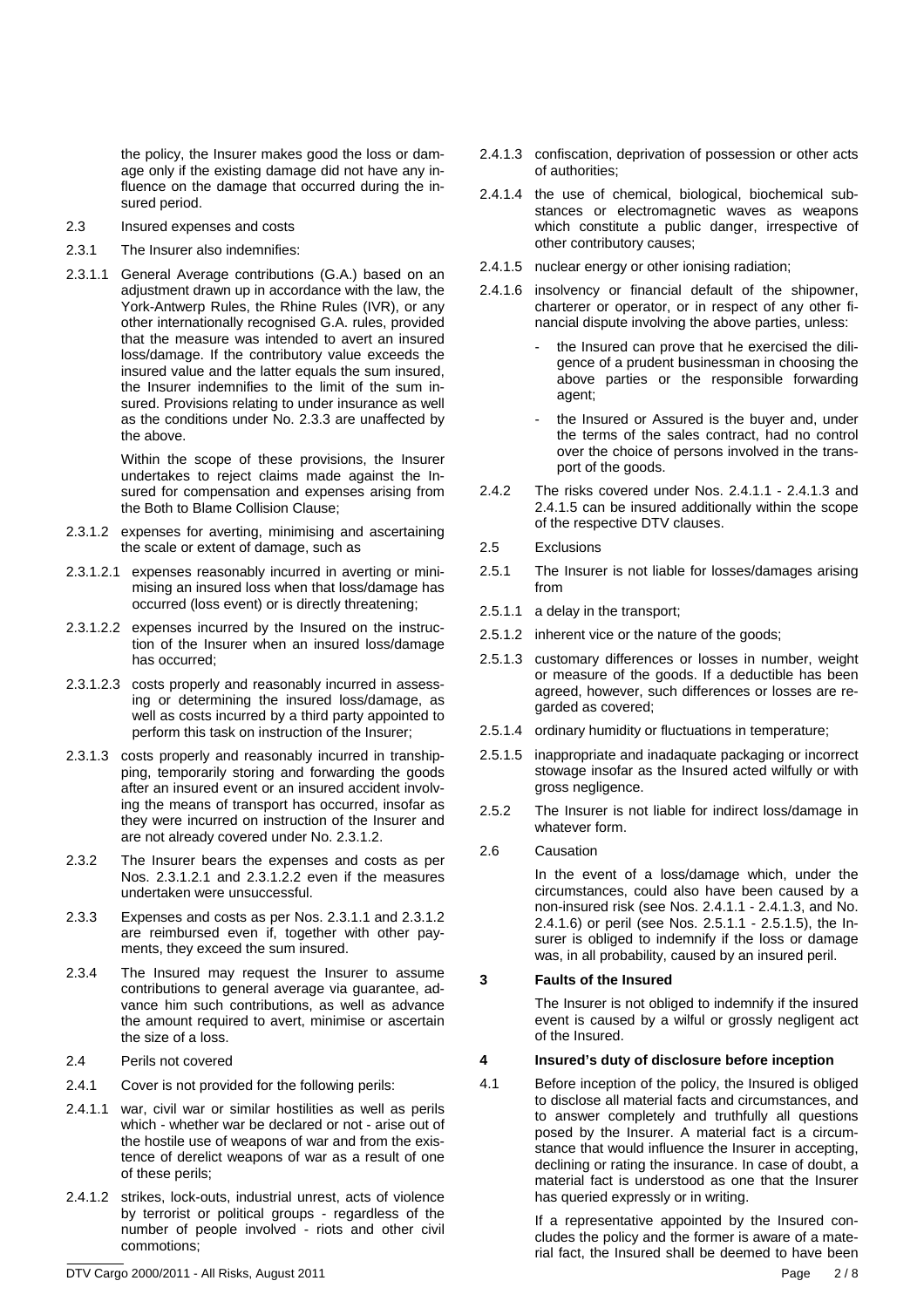aware of said material fact himself.

4.2 The Insurer is not obliged to indemnify if incomplete or inaccurate information is disclosed.

> This also applies if information was not disclosed on account of the Insured's ignorance of the fact and this was due to gross negligence on his part.

> If the loss event has already occurred, the Insurer may not refuse cover if the Insured can prove that the incomplete or inaccurate information disclosed influenced neither the loss event occurring nor the size or scale of the payment obligation.

> If the Insurer refuses to indemnify the Insured, the latter may cancel the policy. This right to cancel the policy lapses if the Insured falls to exercise it within one month of receiving notification of the Insurer's decision to refuse indemnification.

4.3 The Insurer shall be obliged to indemnify if he was aware of the material facts or that such facts had been inaccurately disclosed.

> The same applies if the Insured can prove that neither he nor his representative was responsible for the incomplete or inaccurate disclosure of the information.

> If the Insurer requested the Insured to disclose material facts in writing, and the latter failed to disclose a circumstance that was not queried expressly by the Insurer, the latter is exempt from liability only if it can be proved that the Insured, or his representative, concealed the information with intent to deceive.

- 4.4 If the Insurer is obliged to indemnify in the absence of fault on the part of the Insured or his representative, the Insurer is due an additional premium to be agreed on commensurate with the aggravated risk. The same applies if neither contracting party was aware of a material fact prior to conclusion of the policy.
- 4.5 The right of the Insurer to avoid the contract for fraudulent misrepresentation of material facts remains unaffected.

### **5 Alteration of risk**

- 5.1 The Insured may change the risk, in particular aggravate it, as well as allow change by a third party.
- 5.2 If the Insured alters the risk or becomes aware of a change of risk, he shall inform the Insurer without delay.
- 5.3 A change of risk is said to exist in particular when
	- the commencement or end of the insured transport is subject to considerable delay;
	- there is a major deviation from the specified or customary transport route;
	- the destination port or airport is changed:
	- the goods are stowed on deck.
- 5.4 The Insurer is not obliged to indemnify if the Insured fails to disclose an aggravation of risk, provided that the failure to disclose was neither a wilful nor grossly negligent act and influenced neither occurrence of the loss event nor the amount payable by the Insurer.
- 5.5 The Insurer is due an additional premium commensurate with the aggravated risk, unless the aggrava-

tion was in the Insurer's own interest or on humanitarian grounds, or was caused by an insured event that posed a threat to the goods.

5.6 The Insurer is not entitled to cancel the policy on the grounds of a change of risk.

#### **6 Alteration or abandonment of conveyance**

- 6.1 The Insurer is not obliged to indemnify if the goods are shipped via a means of transport other than the one named in the policy, or are discharged despite direct transport having been stipulated. The same applies if a specific means of transport or specific route were named in the policy.
- 6.2 The Insurer's obligation to indemnify remains unaffected if, after inception of the policy, the transport is altered or abandoned as a consequence of an insured event or without the consent of the Insured. The provisions governing alteration of risk apply correspondingly.

### **7 Obligations prior to occurrence of loss**

### 7.1 Means of transport

 If a specific means of transport with which to convey the goods was not agreed, the Insured shall - insofar as he is able to exercise any influence on the choice of such means - employ means of transport which are suitable for stowing and transporting the goods.

 Furthermore, ocean-going vessels are considered suitable only if they meet the conditions of the DTV's Classification and Age Clause and, where required, are certified according to the International Safety Management Code (ISM Code), or if the shipowner is in possession of a valid Document of Compliance (DoC), as required by the 1974 SOLAS Convention and supplements.

7.2 Legal consequences of a breach of obligations

 If the Insured breaches this or any other contractually agreed obligation by way of a deliberate or grossly negligent act, the Insurer will not be obliged to indemnify unless the breach was not deemed to be the cause of the insured event or had no bearing on the scope of the indemnification.

 If unsuitable means of transport are employed, the goods will still be covered if the Insured was unable to exercise any influence on the choice of such means, or he exercised the diligence of a prudent businessman when choosing the carrier or forwarding agent. Should th Insured become aware of the unsuitability of a means of transport, he shall notify the Insurer immediately and pay a reasonable additional premium to be agreed with the Insurer.

### **8 Policy duration**

 The policy provides cover from warehouse to warehouse, and

- 8.1 commences the moment the goods are removed for immediate transport - from the place of storage.
- 8.2 Depending on which occurs first, the cover terminates
- 8.2.1 the moment the goods arrive at the place of final delivery stipulated by the consignee;
- DTV Cargo 2000/2011 All Risks, August 2011 Page 3 / 8 8.2.2 the moment the goods are forwarded after discharge at the port or airport of destination to a place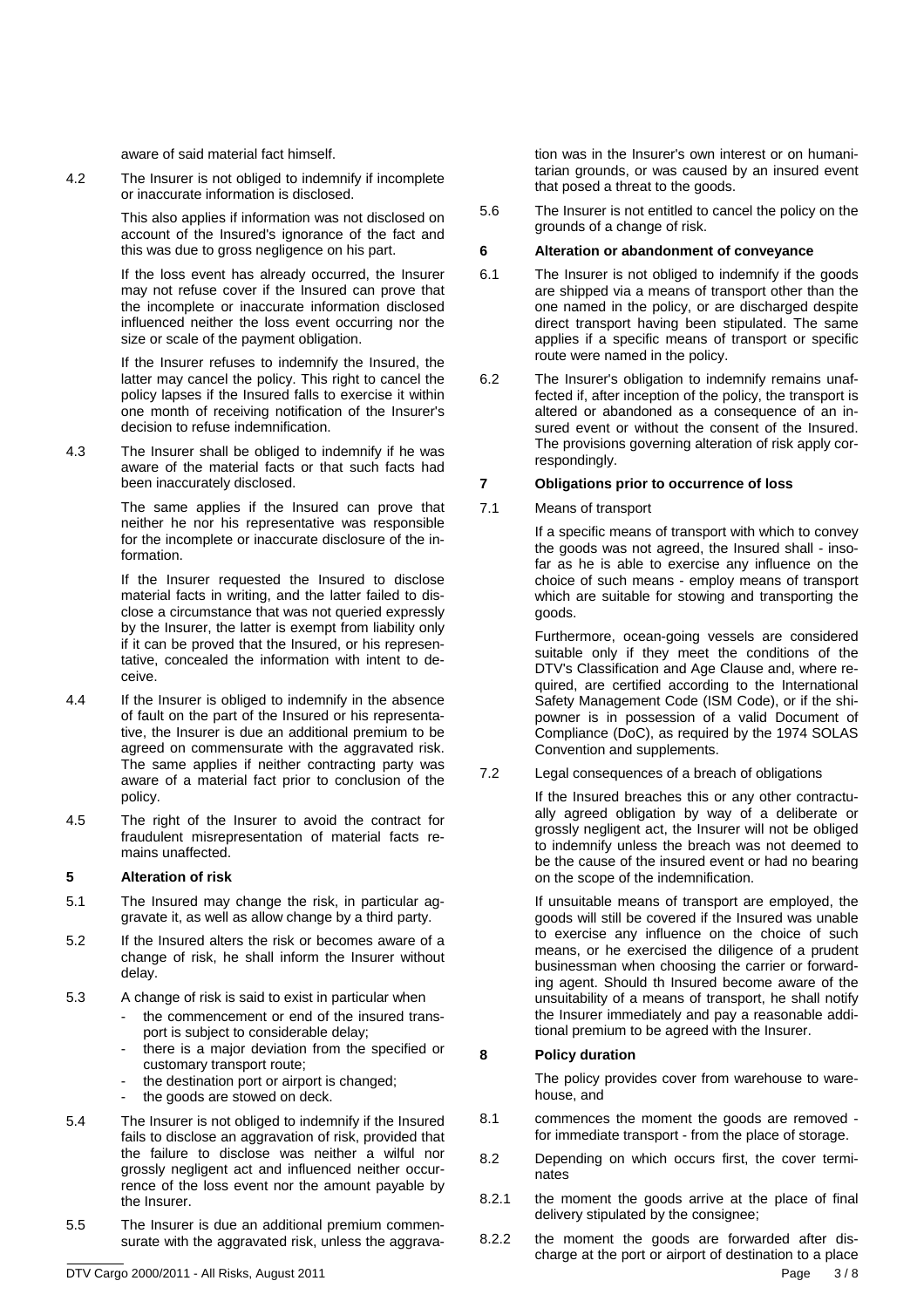of delivery not named in the policy if this change aggravates the risk;

- 8.2.3 on expiry of ..... days after the goods have been discharged from the ocean-going vessel or aeroplane at the port or airport of destination. Provided the Insured's own interest is involved, the policy will not terminate at the end of the period agreed - following discharge of the goods from the ocean-going vessel or aeroplane at the port or airport of destination - an insured peril delayed the insured voyage and the Insured reported the delay immediately. The Insurer is due a reasonable additional premium that is to be agreed;
- 8.2.4 if the goods are transported as per Incoterms FOB or CFR when stowed on board an ocean-going vessel;
- 8.2.5 if the goods are sold when an insured peril has occurred and when risk is passed;
- 8.2.6 upon expiry of the period agreed in No. 9.1 when goods are temporarily stored by order of the Insured.

### **9 Storage**

- 9.1 If the goods need to be stored during the duration of the policy, cover is limited to ..... days per storage period.
- 9.2 For storage in the ordinary course of transit not by order of the Insured, cover extends beyond the period agreed in No. 9.1 above only if the Insured can prove that he had no knowledge of the storage period being exceeded or could not, according to sound commercial principles, influence the duration of storage.

 The Insured shall notify the Insurer immediately upon becoming aware of the storage period having been exceeded. The Insurer is due a reasonable additional premium to be agreed.

 If the goods are transported by sea or air, No. 8.2.3 applies on a supplementary basis.

9.3 The periods of storage stated in Nos. 9.1 - 9.2 include the day of arrival and the day of departure.

### **10 Sum insured; insured value**

- 10.1 The sum insured should correspond to the insured value of the goods.
- 10.2 The insured value is the fair market value of the goods or, failing that, their market value at the place of departure at commencement of cover plus the cost of insurance, the costs incurred until the goods are delivered to the carrier, and the freight ultimately paid.
- 10.3 Interests as per No. 1.1.3 are covered by special arrangement only, and only if they are part of the sum insured or correspond to the insured value of the goods. They include anticipated profit for the buyer of 10 % of the insured value.
- 10.4 The provisions contained in No. 10.1 can be applied correspondingly to the separate insurance of other interests. No. 10.2 applies, in particular, to the insurance of increased value.
- 10.5 If the insured value has been fixed at an agreed value, the latter determines the insured value. The Insurer is, however, entitled to demand that the

agreed value be lowered if it exceeds the real insured value by a substantial amount. If the sum insured is less than the agreed value, the Insurer shall indemnify - even when the agreed value has been lowered - only in the proportion the sum insured bears to the agreed value.

 This provision applies accordingly to the insurance of other insurable interests.

### **11 Policy**

- 11.1 At the Insured's request, the Insurer is obliged to issue a signed certificate documenting the insurance contract (policy).
- 11.2 If a policy has been issued, the Insurer is not obliged to indemnify until presented with this policy. The payment to the holder of the policy discharges the Insurer from further liability.
- 11.3 If the policy is lost or destroyed, the Insurer is obliged to indemnify once the policy has been declared invalid, or security has been given; security by way of a guarantee is excluded. The same applies to the Insurer's obligation to issue a replacement policy, the cost of which is borne by the Insured.
- 11.4 The contents of the policy are regarded as approved by the Insured - without the legal consequences needing to be advised - if they are not contested immediately upon issue. The right of the Insured to contest such approval on account of an error remains unaffected.

### **12 Premium**

- 12.1 The premium plus additional costs and insurance tax are due immediately upon conclusion of the insurance contract.
- 12.2 Payment is considered made in good time if it is effected immediately upon receipt of the insurance policy and/or the invoice.
- 12.3 If the Insured is responsible for not making the payment in good time, he will be regarded as having defaulted the moment he receives a written reminder. The Insurer makes a written request for the payment and sets a deadline for payment of at least two weeks.
- 12.4 If the Insured is still in default after the two weeks have passed, the Insurer is released of his obligation to indemnify any insured event which occurs before the payment is made.

 The Insurer may cancel the insurance contract without notice if the Insured is still in default after a further two weeks. The Insurer is nevertheless entitled to payment of the agreed premium.

 The Insurer is not entitled to invoke the legal provisions contained in this section of the conditions until he has notified the Insured in writing.

#### **13 Insurance for account of another (to whom it may concern)**

13.1 The Insured may conclude the insurance policy in his own name on behalf of another with or without having to name the Assured in person (insurance for account of another).

> If insurance is taken out for account of another and the latter is named in person, it is assumed that the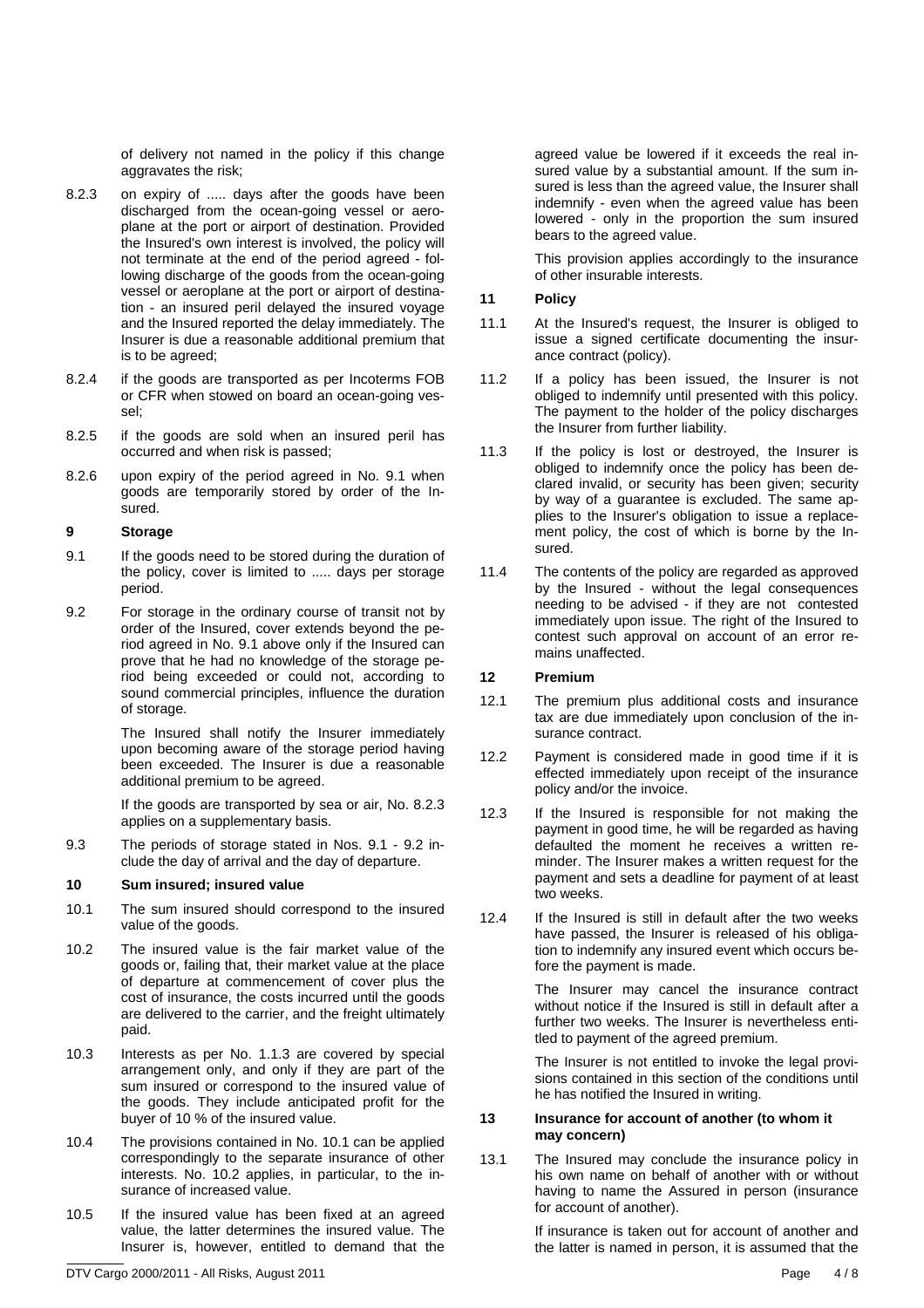contracting party is acting not as a representative, but in his own name for account of another.

 In the case of an insurance contract concluded "to whom it may concern" or if the contract leaves open the account for which the insurance cover is to apply, the provisions for insurance for account of another apply if it emerges that the interest of another is being insured.

13.2 The Assured is entitled to exercise his rights under the contract. However, only the Insured is entitled to request that the policy be handed over.

> Without the Insured consent, the Assured is not entitled to exercise his rights under the contract and to enforce these rights in a court of law unless he is in possession of the policy.

13.3 The Insured is entitled to exercise in his own name the contractual rights due to the Assured.

> If a policy has been issued, the Insured is not entitled to accept a payment and transfer the rights of the Assured unless he is in possession of the policy.

> The Insurer is not obliged to indemnify the Insured unless the latter can prove that the Assured has given his approval to the insurance.

- 13.4 The Insured is not obliged to surrender the policy to the Assured or - in the case of insolvency of the latter - to the receiver before he has been satisfied for claims he has on the Assured in respect of the subject matter insured. He is entitled to satisfy himself for such claims out of the insurance claim against the Insurer or out of the collected indemnity.
- 13.5 The Insurer may set off any claim he has on the Insured who effected the insurance against an insurance claim in so far as the Insurer's claim results from the insurance taken out by the Insured for the Assured.
- 13.6 The knowledge and conduct of the Assured is considered to be equivalent to the knowledge and conduct of the Insured.
- 13.6.1 Where the insurance was concluded without the knowledge of the Assured, it is of no avail whether or not he knew or ought to have known of the occurrence. The same applies if timely notification of the Insured was either not possible or not feasible under the circumstances.
- 13.6.2 If the Insured concluded the contract without the Assured's consent and failed to notify the Insurer thereof, the Insurer is not obliged to accept a plea of ignorance in a claim against him.
- 13.7 The insurance may not be concluded for the benefit of ocean carriers, carriers, warehouse keepers and forwarding agents.

### **14 Sale of the insured property**

14.1 If the Insured sells the insured good, the purchaser shall take the place of the Insured in the rights and duties arising out of the insurancecontract for the duration of his ownership.

> The vendor and the purchaser shall be jointly and severally liable for the premium for the insurance period in force at the time the transfer took place.

> The Insurer shall be required to bear the consequences of the transfer only as of such time as he

becomes aware of it.

- 14.2 If a policy has been issued, joint liability of the buyer for the payment of premiums and ancillary costs no longer apply. Once the policy has been issued, the Insurer cannot claim exemption from obligation to indemnify as per No. 12.4 on account of nonpayment of premium unless the buyer knew or ought to have known the reason for this exemption.
- 14.3 If the compensation claim is assigned by way of a pledge, the provision contained in No. 14.2 Para. 2 applies in favour of the pledgee.
- 14.4 The Insurer is not entitled to cancel the policy on the grounds of the sale of the insured goods.
- 14.5 The Insured is not obliged to report the sale of the goods to the Insurer.
- 14.6 The purchaser is entitled to cancel the policy with immediate effect. This right to cancel the policy lapses if the purchaser falls to exercise it within one month of acquiring the goods or, if he was unaware of the existance of the policy, within one month of becoming aware of the policy.
- 14.7 If the policy is cancelled in accordance with No. 14.6 above, the vendor shall pay the premium, the purchaser bears no liability for the premium.

#### **15 Provisions for the loss event**

15.1 Declaration of loss event

 The Insured shall notify the Insurer immediately of any loss/damage.

15.2 Averting or minimising the loss/damage

 In the event of a loss/damage, the Insured shall avert or minimise the damage as far as possible. He shall observe any instructions of the Insurer and shall request such instructions as far as circumstances allow.

- 15.3 Instructions of the Insurer or the surveyor
- 15.3.1 The Insured shall observe the instructions of the Insurer concerning the loss, consult immediately with the surveyor named in the policy or the insurance certificate in order to assess the damage, and submit the latter's survey report to the Insurer.
- 15.3.2 If there is good reason, the services of the nearest Lloyd's agent may be called upon in place of the surveyor named in the policy.
- 15.4 Disclosure of information

 The Insured shall provide the Insurer with all information required to assess the insured loss or the extent of the indemnification due. He is obliged to procure and safeguard all evidence that may be of relevance to the later clarification of events leading up to the loss, or which are necessary for the assertion of claims of recourse.

15.5 Legal consequences of a breach of obligations

 If the Insured fails, either wilfully or through gross negligence, to meet any of the obligations stated in Nos. 15.2 - 15.4 above, the Insurer is released from his obligation to indemnify without the need to separately explain the legal consequences of such a breach to the Insured. The Insurer shall remain to indemnify provided that the breach of obligation had no influence on the determination of the insured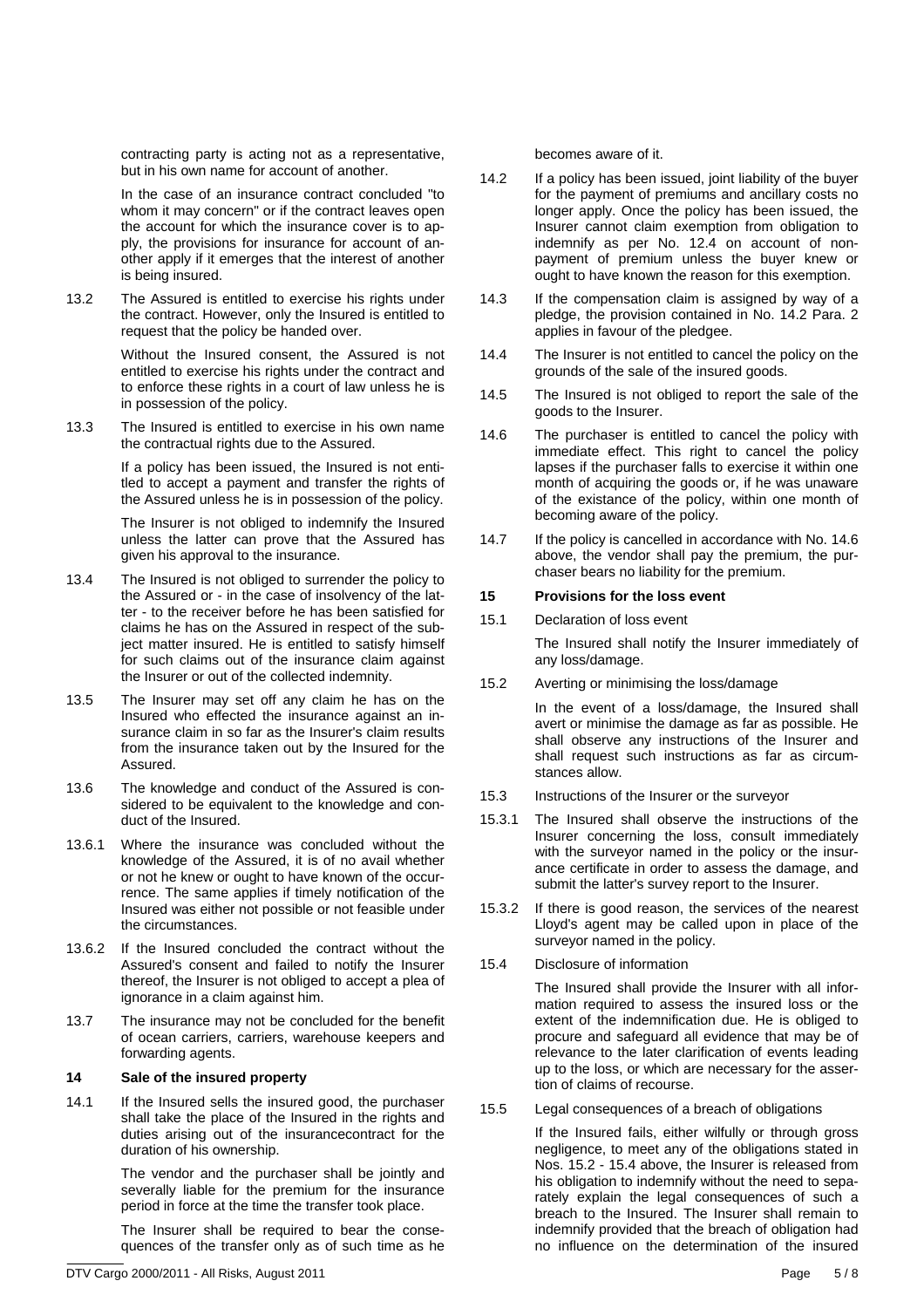event or on the determination or the scale of the indemnity payable by the Insurer.

15.6 Right of subrogation

 In the event of a loss, the Insured shall safeguard the right of recourse against third parties who are or might be liable for the loss, as well as assist the Insurer in the recourse proceedings.

 If the insured breaches this duty either wilfully or through gross negligence, the Insurer is released from his obligation to indemnify if he is unable to claim compensation from the third party.

#### **16 Lodgement of claims; forfeiture of right to compensation**

- 16.1 The Insured shall claim for an insured loss within fifteen months of termination of the covered risk and, if the means of transport has disappeared presumed lost, before expiry of the period of presumptive loss. The postmark shall evidence adherence to the time limit.
- 16.2 The Insured shall forfeit his right to compensation if the claim is not made in good time.

### **17 Indemnification**

### 17.1 Loss of goods

 If the goods are lost either totally or in part, if they are no longer available and there is no prospect of return, or if - in the opinion of an expert - the original state of the goods has been destroyed, the Insured is entitled to claim the share of the sum insured assigned to the goods minus the value of salvaged goods.

17.2 Disappearance

 If both the goods and the means of transport have disappeared, the Insurer indemnifies the Insured for total loss unless it can be assumed with all probability that the loss was caused by an uninsured risk. The means of transport are presumed lost 60 days after the expected date of arrival (30 days for journeys within Europe) and no news has been received by the time the claim is made. If communication links are interrupted owing to war, hostile events, civil war or civil commotion, the time period is extended in accordance with the circumstances up to a maximum of 6 months.

- 17.3 Damage to goods
- 17.3.1 If all or part of the goods are damaged, their fair market value or, failing that, the market value they would have had at the place of discharge had the loss not occurred (sound value) and their damaged value shall be determined. The indemnification due bears the same proportion to the sum insured as the gross damaged value bears to the gross sound value.
- 17.3.2 Immediately upon notification of the facts material to the extent of claim, the Insurer may request the damaged value to be determined by private sale or public auction. In this case, the gross proceeds from the sale take the place of the damaged value. If the conditions of sale require the seller to deliver in advance, the Insurer guarantees the payment of the purchase price, provided he has agreed to the terms of sale.

### 17.4 Repair/replacement

- 17.4.1 In the event of damage to or loss of part of the goods, the Insured may, in lieu of part of the insured value, claim compensation for the necessary costs incurred at the time of loss of repairing or replacing the damaged or lost goods.
- 17.4.2 In the event of damage to or loss of goods that form part of an insured entity, the Insurer indemnifies for total loss if repair or replacement is either impossible or inexpedient. Any residual value is taken into account.
- 17.4.3 The Insurer reimburses without deductible "new for old" the necessary costs at the time the loss was noted of repairing or replacing used machines, devices, equipment, vehicles and their components. If the current value of the above equipment amounts to less than 40 % of its new value, the reimbursement payable shall not exceed the current value.
- 17.5 Underinsurance

 If the sum insured is less than the insured value, the Insurer is liable for the loss and expenses only in the proportion of the insured amount to the insured value.

- 17.6 Sale of goods before termination of the insured transport
- 17.6.1 After inception of the policy, if the transport is abandoned or is not completed for any reason and the Insurer is still obliged to indemnify, the latter is entitled to request the Insured to sell the goods with his assistance by private sale or public auction if the goods could not be forwarded at reasonable cost or within an agreed period of time. If the Insurer requests that the goods be sold, the sale shall take place immediately.
- 17.6.2 In the event of a sale, the Insured can demand reimbursement of the difference between the sum insured and the proceeds from the sale. The same applies if the goods in transit have to be sold as a result of a loss claimed against the Insurer.
- 17.6.3 If the conditions of sale require the seller to pay/deliver in advance, the Insurer guarantees the payment of the purchase price, provided he has agreed to the terms of sale.
- 17.7 Non-materialisation of interest; saved costs

 If an insured interest or anticipated profit, increased value, customs duty or freight or other costs do not materialise when the loss occurs, the corresponding part of the sum insured is ignored when determining the extent of the loss. The same applies to any costs saved on account of a loss event having occurred.

17.8 Other recoveries

 Any other recoveries received by the Insured in respect of a loss are set off by the Insurer against the indemnification payable.

### **18 Subrogation**

18.1 If the Insured requests payment of the sum insured, the Insurer may decide whether or not the rights to the goods or the title to the insured goods shall transfer to him upon payment of the sum. This right applies only if exercised immediately by the Insurer upon notification of the circumstances of the loss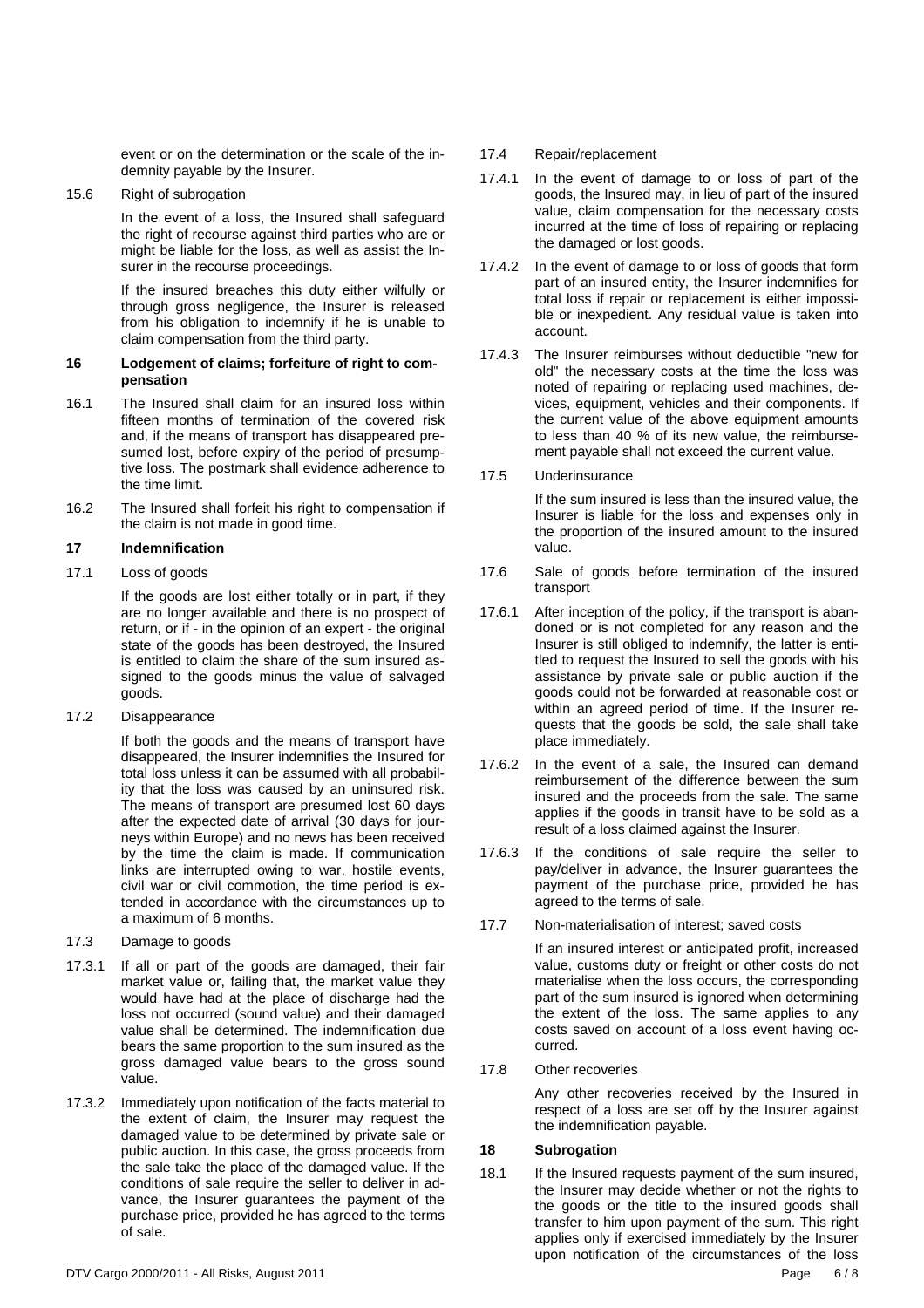event.

- 18.2 If the Insurer elects subrogation, the Insured is obliged to minimise the loss if the Insurer himself is unable to do so. The Insured is obliged to disclose all information required to assert the rights, furnish or make available any probative documents, as well as assist the Insurer in recovering and evaluating the goods. The Insurer bears the relevant costs and advance these upon request. The Insured receives that part of the net proceeds from the sale that exceeds the sum insured.
- 18.3 If the Insurer does not choose subrogation**,** the Insured pays the Insurer either the fair market value of the recovered goods or the net proceeds from the sale.
- 18.4 Subrogation of claims against a third party and the Insurer's rights to abandonment remain unaffected.

### **19 Abandonment by the Insurer**

- 19.1 The Insurer is, in the event of an insured loss, entitled to discharge himself from all further liabilities by payment of the sum insured.
- 19.2 Notwithstanding any discharge of liability, the Insurer nonetheless remains obliged to indemnify the Insured for costs of averting or minimising the loss or in repairing or replacing the insured object, properly incurred before he was notified of the Insurer's intention to discharge himself from liability by payment of the sum insured. This also includes insured costs, which the Insured has undertaken to pay.
- 19.3 The Insurer's right to discharge himself from liability by payment of the sum insured ceases if the Insured fails to receive notification of this intent within one week of the Insurer becoming aware of the loss event and its direct consequences.
- 19.4 Payment of the sum insured does not earn the Insurer rights to the insured objects.

### **20 Experts' procedure**

 If the cause or extent of the loss is disputed, either party is entitled to request their ascertainment by an expert.

- 20.1 In this case, each party nominates an expert without delay. Upon naming an expert, each party is entitled to request the other in writing to do the same. If the second expert is not named within four weeks of receipt of the written request, the requesting party is entitled to have the expert named by the Chamber of Industry & Commerce (alternatively by the Consulate General of the Federal Republic of Germany) of the district in which the goods are currently located.
- 20.2 Before the survey begins, the two experts appoint a third party as a representative. If the parties cannot agree on a choice of representative, either or both parties can request that the representative be appointed by the Chamber of Industry & Commerce (alternatively by the Consulate General of the Federal Republic of Germany) of the district in which the goods are currently located.
- 20.3 The reports produced by the experts contain all information which, depending on the task at hand, is required to determine the cause of the loss and to assess the extent of the indemnification due.
- 20.4 The experts present each party with their findings simultaneously. If the findings diverge, the Insurer forwards the reports to the representative without delay. The representative then settles the disputed issues within the bounds of the findings made by the experts and present both parties with his decision at the same time.
- 20.5 Each party assumes the costs of his own expert. Each party pays half the costs of the representative. This applies even if the two parties agree mutually on an experts procedure. If the Insurer requested the procedure, he bears the entire costs of the proceedings.
- 20.6 The findings of the experts or of the representative are binding unless it is obvious that they deviate substantially from the facts of the case.
- 20.7 If the experts or the representative are unable or unwilling to produce findings, or if they delay proceedings unduly, different experts shall be appointed.

### **21 Limits of liability**

- 21.1 The Insurer's liability for losses occurring during the duration of the insurance is limited to the sum insured.
- 21.2 No. 21.1 applies equally to any subsequent loss event. If payments have been made to cover repairs or replacement, or expenses and costs as per Nos. 2.3.1.1 and 2.3.1.2 have been incurred, or if the Insured has become obliged to pay expenses of this kind, the sum insured is not reduced by the amount of such payments and obligations.
- 21.3 This does not affect No. 2.3.3 above.

### **22 Due date/payment of indemnity**

- 22.1 The Insurer is obliged to indemnify within two weeks of the final assessment of the loss. If the size of the indemnity payment could not be finalised within a month of the loss being reported, the Insured is entitled to demand part payment of the minimum amount likely under the circumstances.
- 22.2 The date on which the right to part payment arises is deferred by the length of time by which ascertainment of the insured event and the extent of the Insurer's obligation were delayed, if this delay was the fault of the Insured.
- 22.3 Indemnification must be paid in the currency of the sum insured.

### **23 Transfer of claims for loss/damages**

23.1 If the Insured is entitled to claim against a third party, these rights transfer to the Insurer upon indemnification of the Insured. The transfer may not be to the detriment of the Insured. In this event, the Insured is obliged to provide the Insurer with the information required to assert these rights, to submit provided they are in his possession - all certificates documenting the claim, and to submit all papers certified by a notary public - documenting the transfer of rights. The Insurer shall bear these costs.

> Section 1 applies accordingly in case of general average. However, the Insured's claim to General Average allowance will pass to the Insurer the moment it arises if the latter is liable for sacrifices. If the compensation exceeds the damages and ex